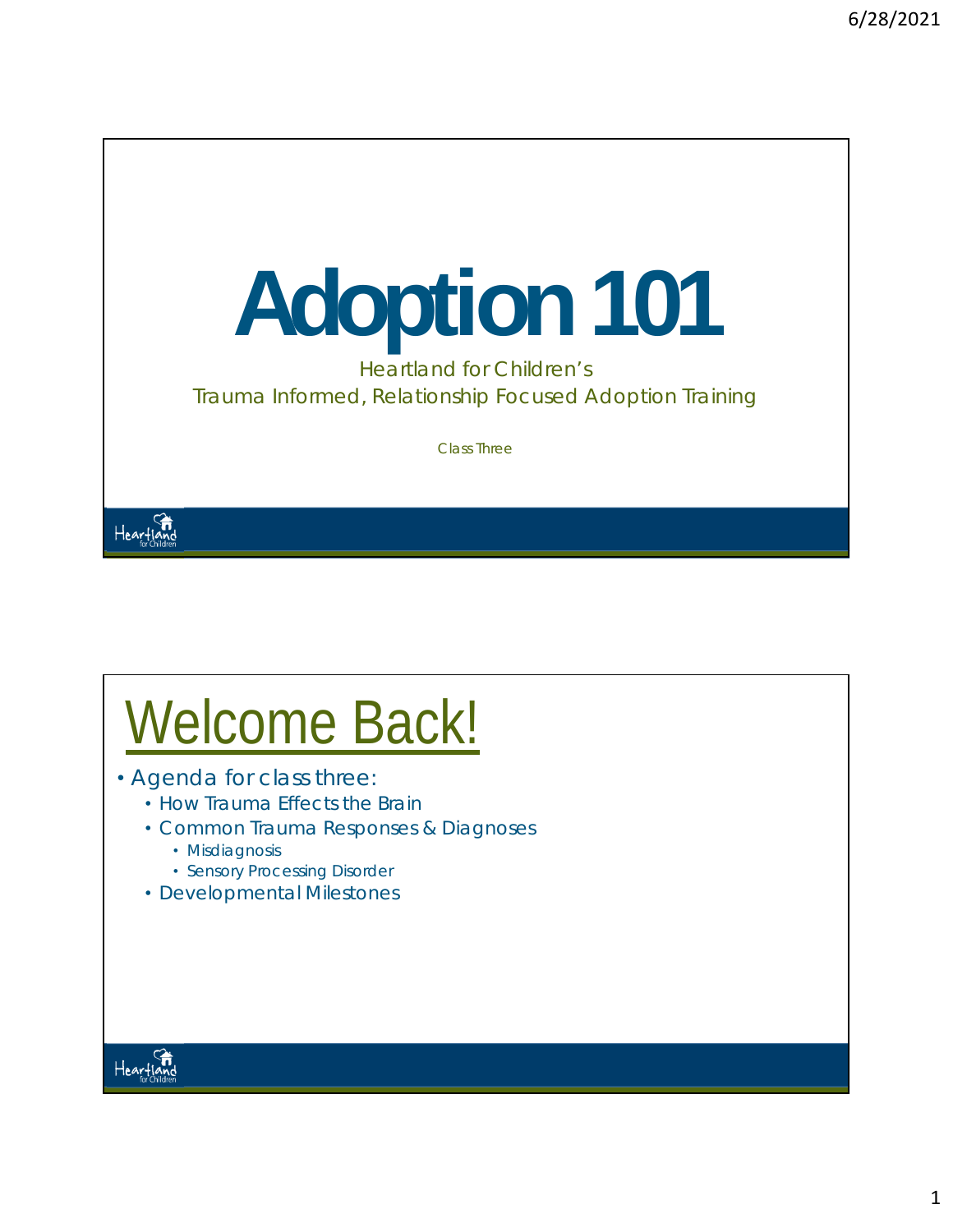## Let's Talk About the Brain



- The Brain is the Boss of Behavior!
- The Brain Develops Sequentially
- Brain Development is Promoted Through Experiences that are Rhythmic, Repetitive, Rewarding, Relevant, and Relational
- Open to Change Throughout the Lifespan
- Not fully developed until our mid-late 20's

#### A Child's Brain is like a House under Construction



- The Brain is CHANGING, CHANGEABLE, & COMPLEX
- The "downstairs" brain is made up of the brainstem and the limbic system, also commonly known as the "reptilian brain".
	- Primitive and responsible for our most fundamental neural and mental operations, strong emotions, instincts, basic functioning (breathing, regulating sleep/wake, digestion), & reactivity of Fight, Flight, and Freeze.

 $\preceq_{\mathbb{Q}}^{\mathfrak{H}_{1}}$  • The "Upstairs" Brain is made up of the cerebral cortex, the outermost layer of the brain.

- More sophisticated and responsible for complex thinking. Unlike the "downstairs" brain, this part of the brain is underdeveloped at birth and begins to grow during infancy and childhood.
- Responsible for thinking, emotional and relational skills and regulation, insight, adaptability, empathy, morality, decision making and planning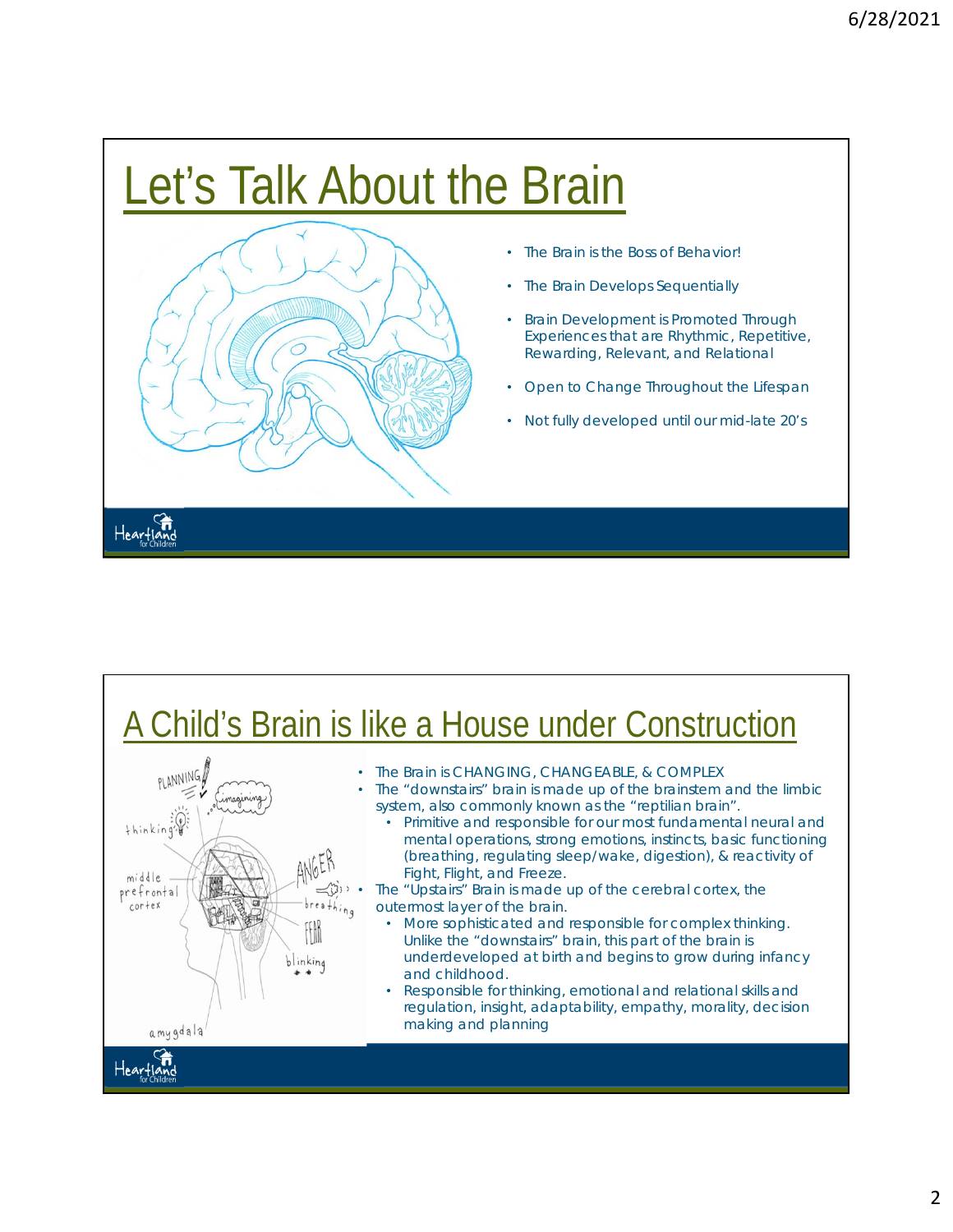

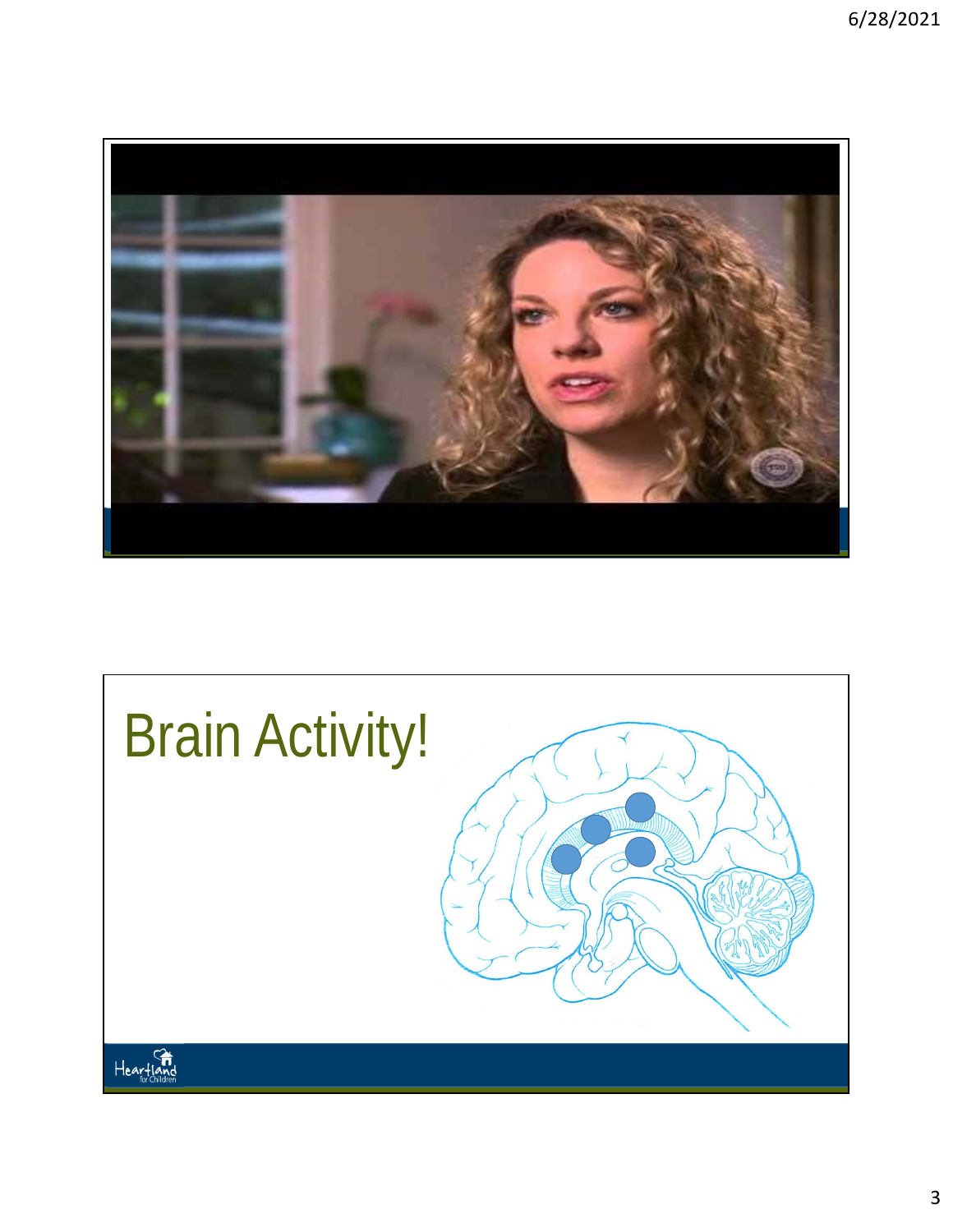### How does trauma Affect the brain?

- In Utero Effects
- Amygdala
	- Takes in information through the 5 senses
	- Active before birth
	- If **perceived** threat, initiates Fight, Flight, or Freeze stress response system
- Adrenal Gland
	- When the stress response system is activated, the Adrenal Gland releases Cortisol in an attempt to calm the brain.
- High doses of cortisol, exposure to trauma, and continued activation of the Fight, Flight, or Freeze Stress Response System impacts normal brain growth and development.
- Flip Your Lid!

Hearflo



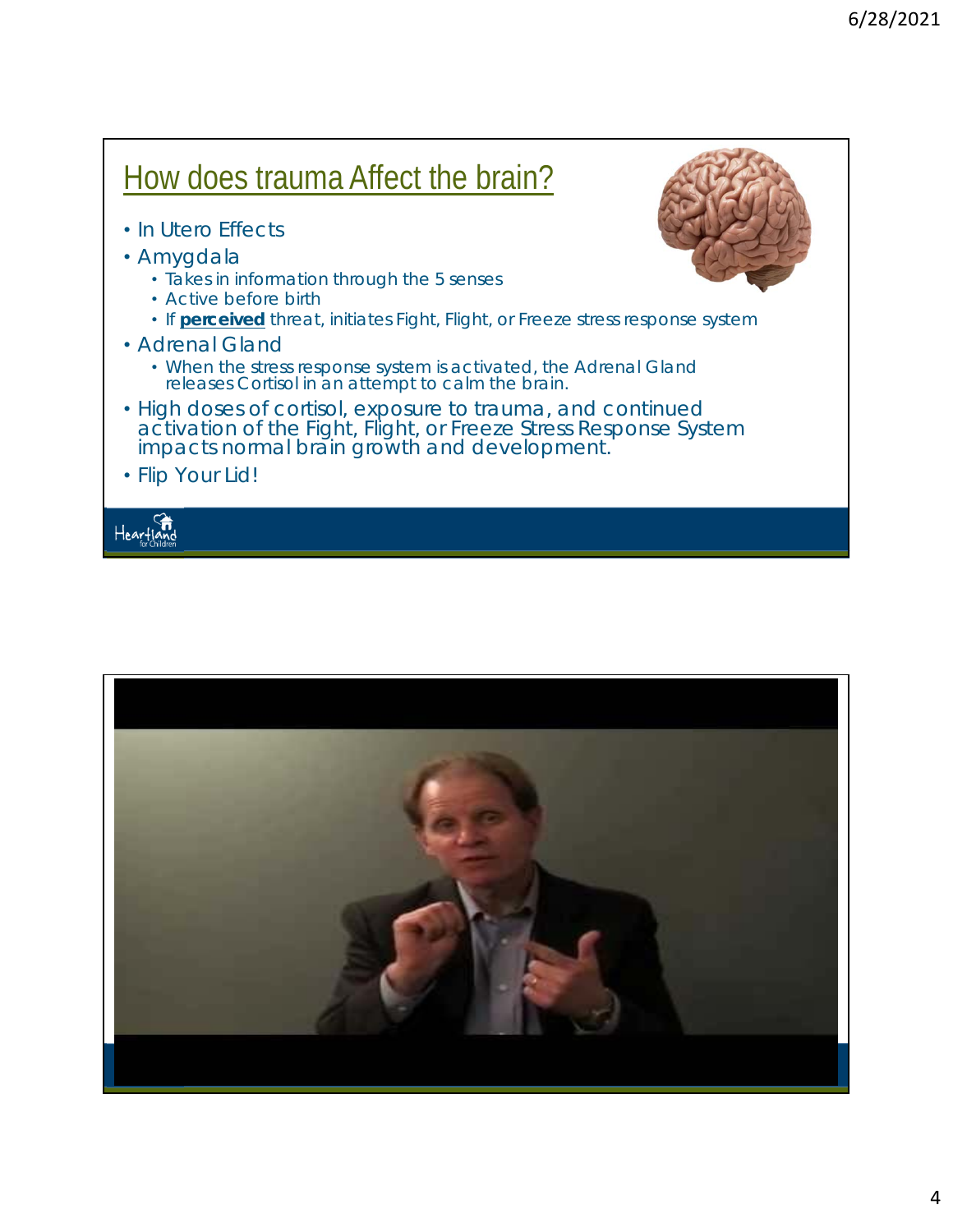#### How does this information help you as a parent?

- The book, *The Whole-Brain Child* states that "we want to engage the upstairs brain, rather than enraging the downstairs brain."
	- When we understand trauma and the brain, we can now understand why it is necessary to parent in a way that is relationship focused, teaching focused, and that making changes in your parenting/response to your child is key to success.
	- The "learning brain" and the "survival brain" cannot function at the same time!
- Focus on regulation (calm) to keep the brain whole and promote optimal learning and brain development.
- Your viewpoint… it's very important that your fundamental belief regarding your child's emotional, behavioral, and developmental needs is due to trauma, that these are survival behaviors and trauma responses; NOT a willful behavior.

Hearfla

#### Symptoms of Trauma

- Children in care are often "stuck" in emotional states of fight, flight, or freeze and hence are dysregulated.
	- Remember this is unconscious and our children do not have problematic behaviors "on purpose" or to "get back at you"
	- When in that mode, the child will typically react with fight (anger, defiance, threats, combative, etc.), flight (running away, depression, isolation, refusal to talk), or freeze (staring, answering "I don't know")
- Often there are power and control battles which can look like manipulation. Remember, this is often because if they are in control, and feel they are getting what they want, they feel a sense safety.
- These behaviors signify dysregulation and often are just a mask for fear. Behaviors are basically an external display of the internal issues.

*When behaviors are difficult, this is often when they need you the most!*

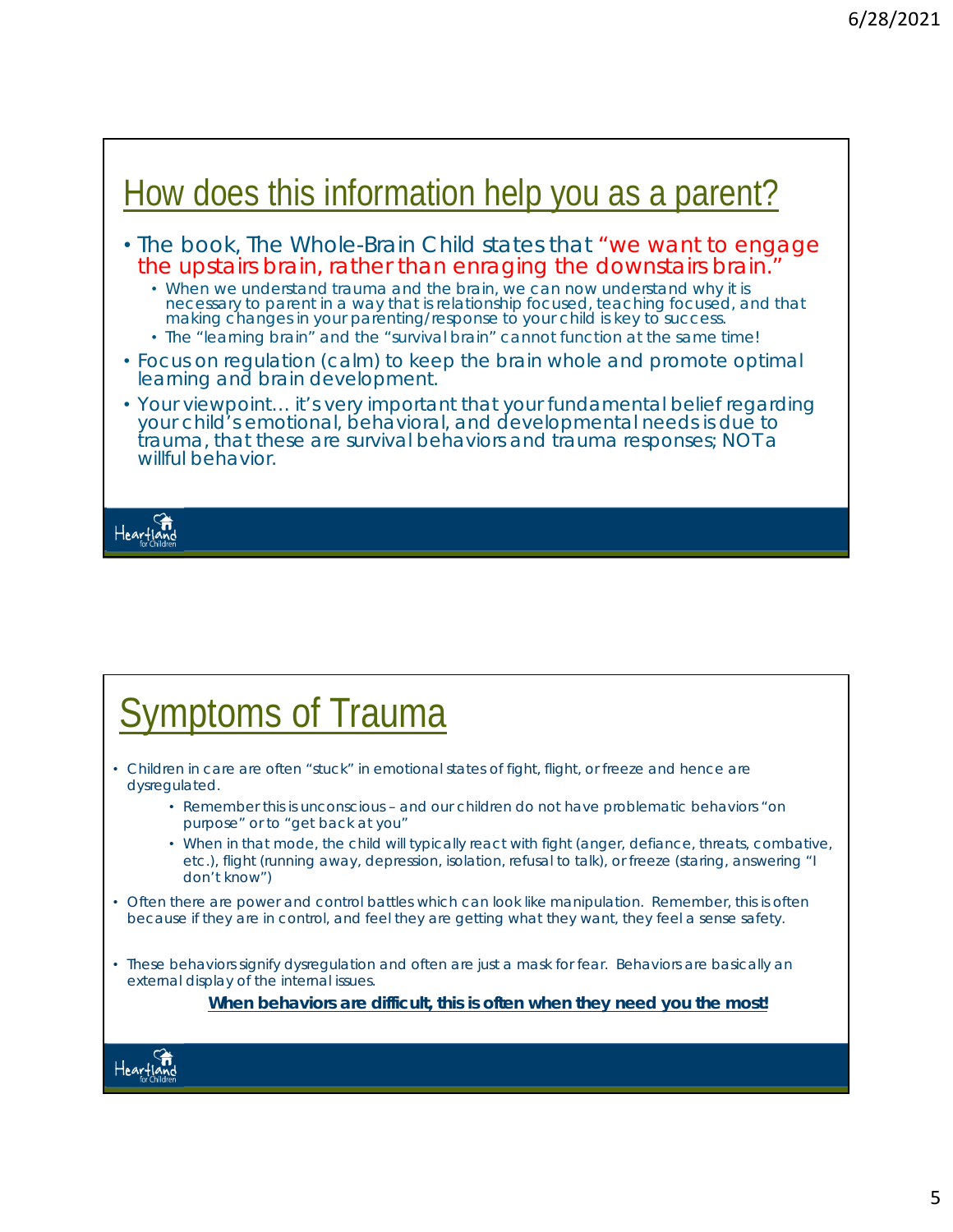

#### Common Trauma Responses Continued:

- Trauma induced symptoms and behaviors may be adaptive and protective when in a threatening situation; however, these same symptoms and behaviors are seen as maladaptive when removed from stressors. When not examined in the context of prior trauma, behaviors are *misinterpreted* as pathological and many children are diagnosed with mental health disorders and given psychotropic medications.
	- *Remember, there is always a WHY behind the trauma response.*
- Psychotropic Medications: One can think of medications as serving the same function as a cast does for children with a fracture; helping to stabilize so healing can take place. Not all medications need to be long term. Yet, if it is a biologically based/genetic mental heath disorder, long term medication may be needed. Every child varies in their situation.

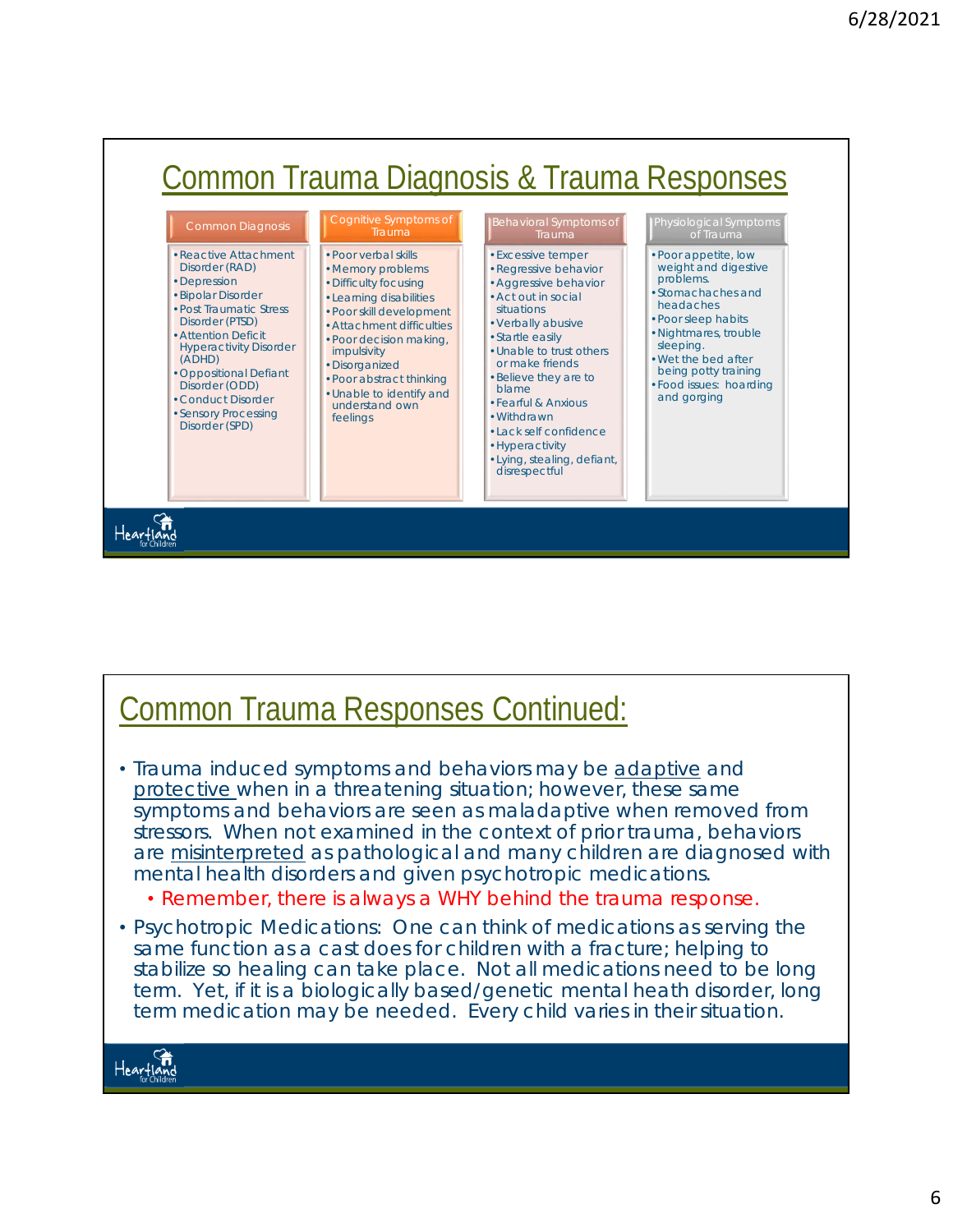## How often do you think children & Youth are misdiagnosed? Misunderstood?

• Remembering Trauma



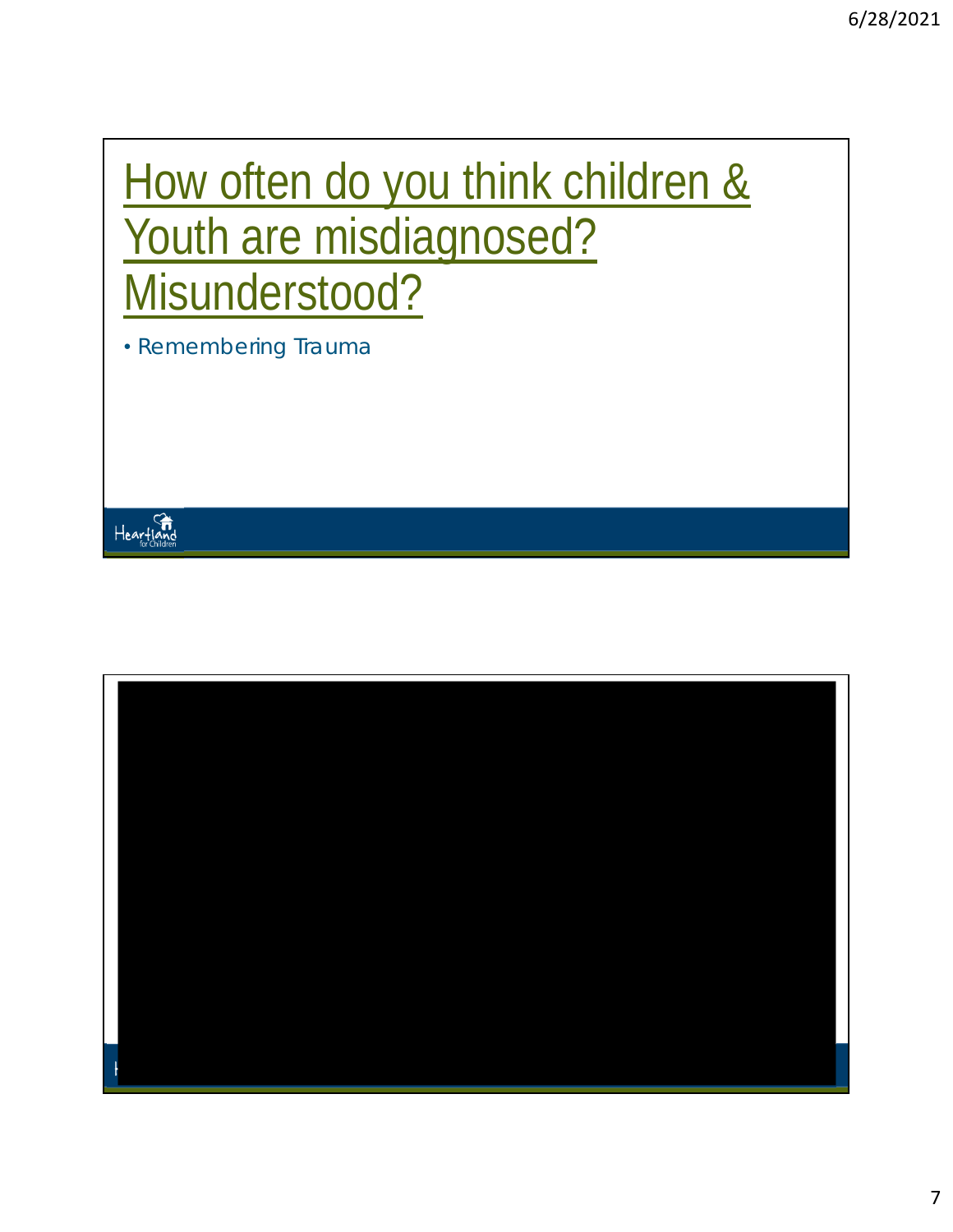



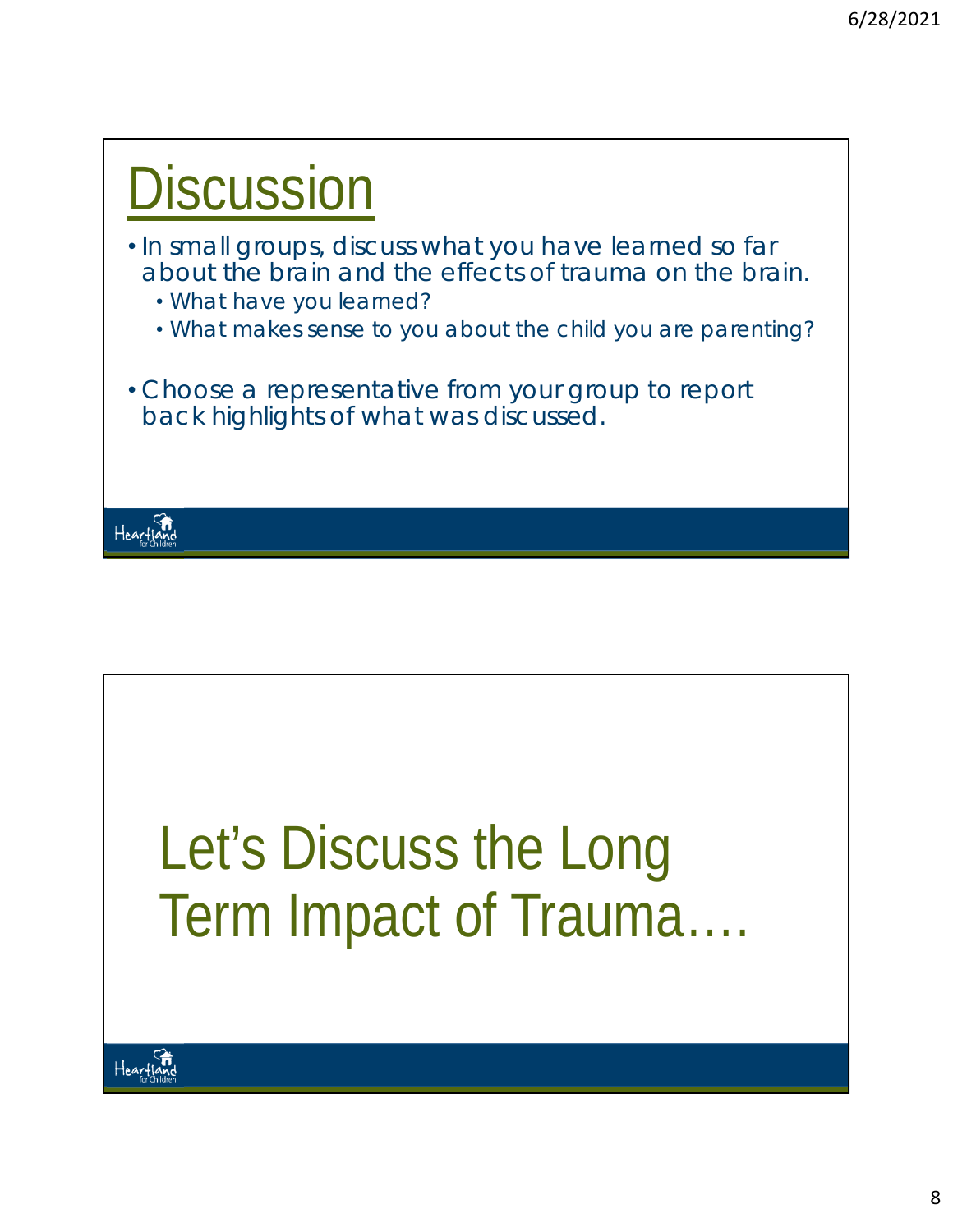**NORMAL DEVELOPMENTAL TASKS:** Trust, attachment/bonding, building capacity for cause and effect thinking, exploration, independence, influx of new skills: motor, verbal, etc.

**SPECIAL ISSUES RELATED TO TRAUMA:** Lack confidence to explore/try new things, temper tantrums, hyper arousal/hypervigilance, easily stressed, weakened immune system, regression, lack of boundaries, becoming familiar with adoption story.

**PARENTAL TASKS:** Calm, structure, routine, open communication about adoption story, support & encourage new skills, set reasonable limits, have realistic expectations



**Infancy/Toddler, Ages 0-3** 

**NORMAL DEVELOPMENTAL TASKS:** Balance of independent & dependent, separating into large groups, learning about social roles and good vs. bad, magical thinking

**SPECIAL ISSUES RELATED TO TRAUMA:** Feeling of guilt/shame, fear of abandonment, increased need for control, begin to see more emotional/behavioral needs, reenact/tell story, regression, sleep complications

**PARENTAL TASKS:** Validate feelings, verbalize unconditional commitment, remain calm, realistic expectations, adoption and trauma story and sort out any misperceptions on guilt/shame/fear, giving them some control with ability to make choices, increase positive praise



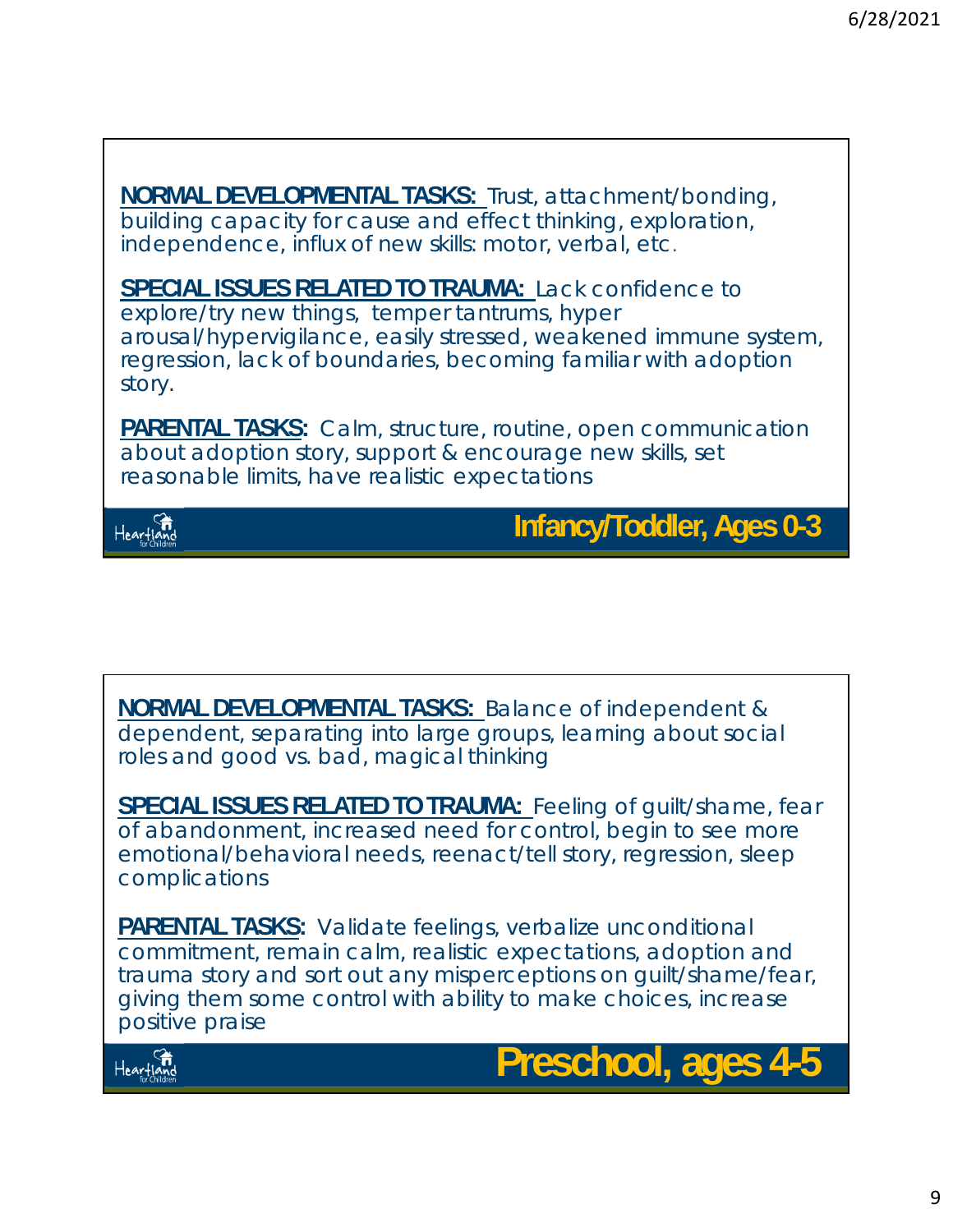**NORMAL DEVELOPMENTAL TASKS:** Development of new relationships (friends, teachers, etc.), increased independence, greater cognitive skills including reasoning and problem solving. **SPECIAL ISSUES RELATED TO TRAUMA:** Begin to view history/adoption in new way and may feel sad/angry, etc. Likely see regression, increased hypervigilance, emotional and behavioral needs, sleep disturbances. Likely sensitive/emotional and may have questions. **PARENTAL TASKS:** Validate feelings and be sensitive to their processing. Give them ample praise, ability to have an outlet to express themselves, and giving them as much control/making choices as appropriate. Continue talking about their adoption story as appropriate. Heartland **School aged, ages 6-9**

**NORMAL DEVELOPMENTAL TASKS:** Greater ability to use abstract and concrete thinking, puberty, issues of good/bad etc. resurface, peers are important.

**SPECIAL ISSUES RELATED TO TRAUMA:** Increased feelings of insecurity and awkwardness, intensified feelings of loss/grief as reprocess through trauma, difficulty understanding and expressing feeling, less apt to ask questions, regression, hypervigilance, increased needs.

**PARENTAL TASKS:** Help child to express feelings in anyway possible (journaling, art, one on one time), ensure they feel valued and apart of the family, avoid control battles and continue giving them opportunities for making decisions and having some responsibility. One on one time & positive praise to boast self esteem.



**Pre-Adolescence, ages 10-12**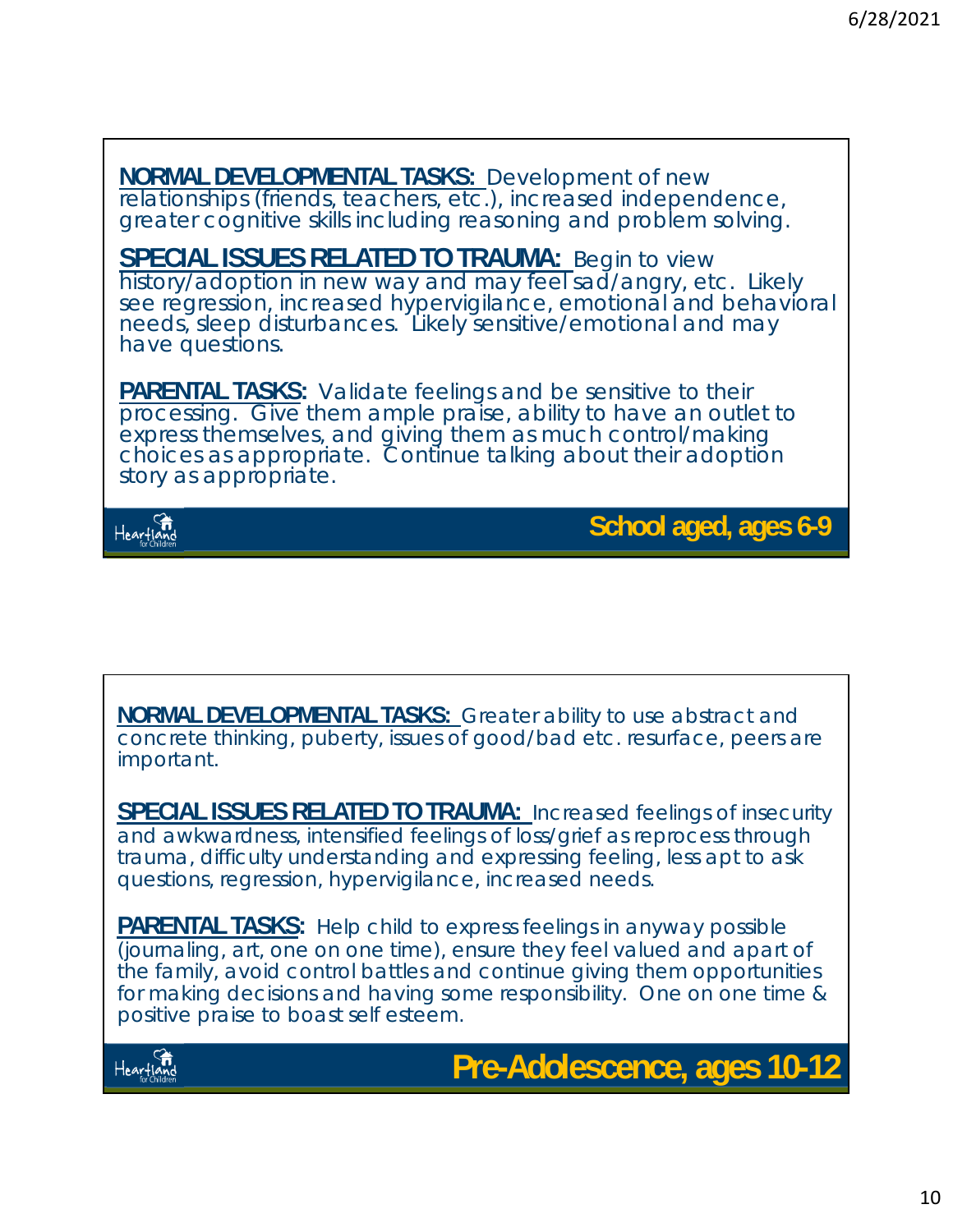**NORMAL DEVELOPMENTAL TASKS:** Independence, building identify, building skills for adulthood, developing firm values and morals, greater capacity for abstract thought and seeing things through the perspective of others.

**SPECIAL ISSUES RELATED TO TRAUMA:** Increased concern about birth family and how that plays into their identity, increased tension and anxiety, often experiencing anger/sadness over what happened to them, increased limit pushing and risk taking, trouble with relationships.

**PARENTAL TASKS:** Keep open communication, help them build their identity/morals/values, avoid control battles, be patient, have realistic expectations and consequences, reassure you are comfortable if they have questions about their birth family.



**Adolescence, ages 13-17**

# Questions? Comments?